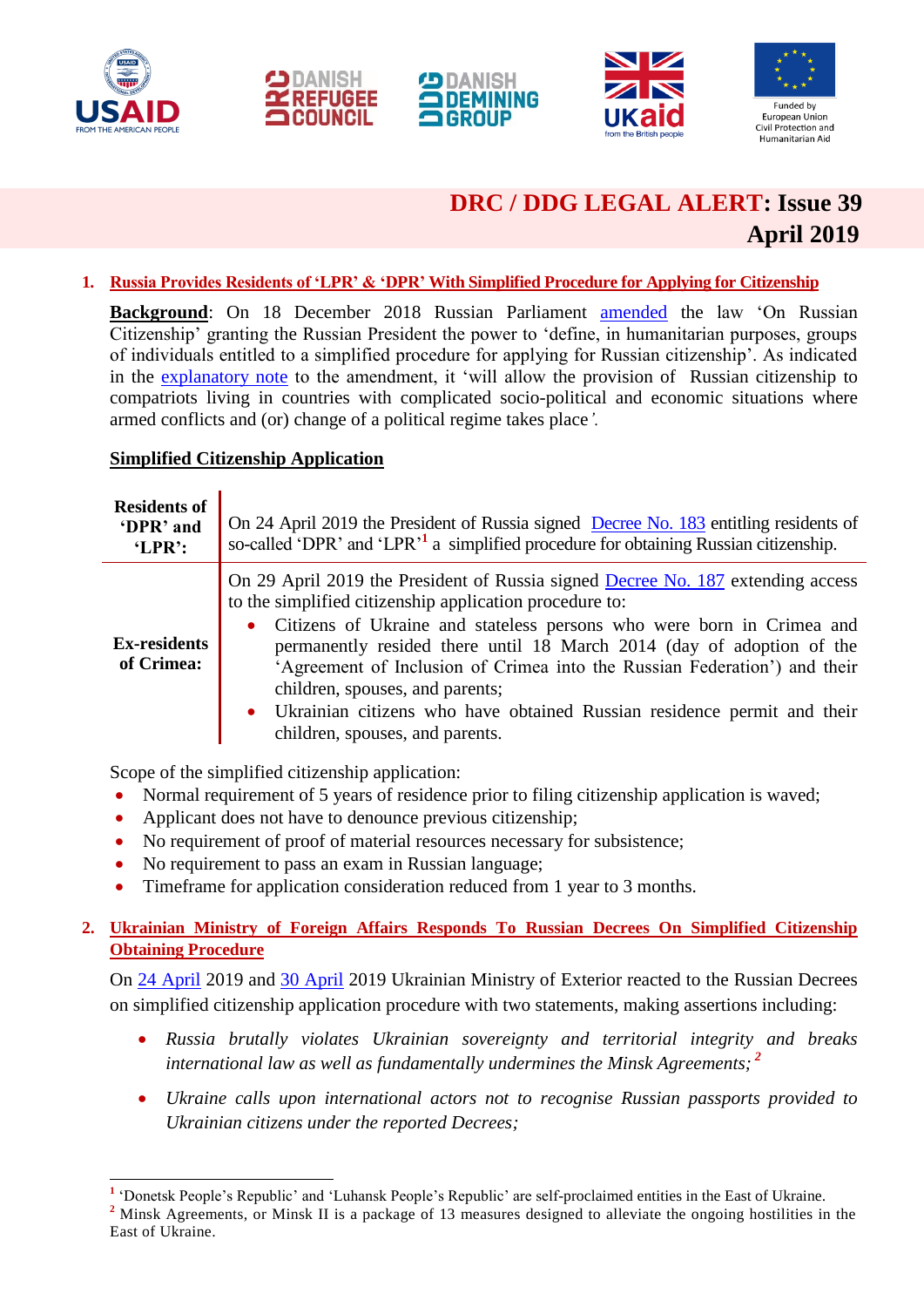

- *The Ministry considers the Decrees to be invalid and therefore not resulting in changes to citizenship of Donbas residents;*
- *"Passportisation" of Ukrainian citizens in Donbas testifies to the fact of Russian occupation of the related areas of Donetsk and Luhansk regions which Russia currently denies by referring to 'internal conflict';*
- *The Ministry is particularly concerned that such passportisation has been previously used by Russia in other contexts to legitimise its interventions from legal and humanitarian perspectives'*.

The United Nations Security Council [met](https://news.un.org/en/story/2019/04/1037371) on the matter on 25 April 2019 on the request of Ukraine. No resolution was adopted during the session.

## **3. Parliament Adopts Law On Ensuring Functioning of Ukrainian Language As State Language**

On 25 April 2019 the Parliament adopted Law [No. 5670-d](http://w1.c1.rada.gov.ua/pls/zweb2/webproc4_1?pf3511=61994) 'On Ensuring Functioning of Ukrainian Language as State Language'. As stated within the law, one of its aims is to '*promote the learning of Ukrainian language by residents of the occupied territories*'.

The President signed the Law on 15 May 2019. The final text, however, is still to be published. General conclusions on the law are provided below.

### **General provisions of the law**:

- *In governance, local administration, judiciary, and military services*: It is obligatory for state bodies, local authorities, judiciary, National police, and military service to use Ukrainian language in their duties. Related workflow and documentation also have to be recorded in Ukrainian;
- *Ombudsperson institution for the protection of the state language*: An ombudsperson institution on the protection of the state language is to be established. The Ombudsperson is to be appointed by the Cabinet and can be dismissed by it. The Ombudsperson is entitled to consider complaints from individuals and organisations on reported violations of their right to access information and services in Ukrainian and to impose fines for violations;
- *In education and services*: Healthcare, transportation, and hospitality service communications have to be provided in Ukrainian language. However, if an individual requests to be addressed in other language, the institution should follow the request wherever possible. Education will be provided in Ukrainian – though, primary education will be available in the languages of relevant minority groups;
- *Culture and access to information*: The law regulates use of languages in newspapers, books, websites, TV, radio, and information about goods. As the final text of the law is not available yet, it is not clear how far these requirements will extend to. However, it is clear that official languages of the European Union and languages of indigenous people and minorities will be provided exceptions.

The law does not extend to personal communication or religious affairs. As a whole, it comes into force on 16 July 2019. However, many of the provisions have their own dates of coming into force.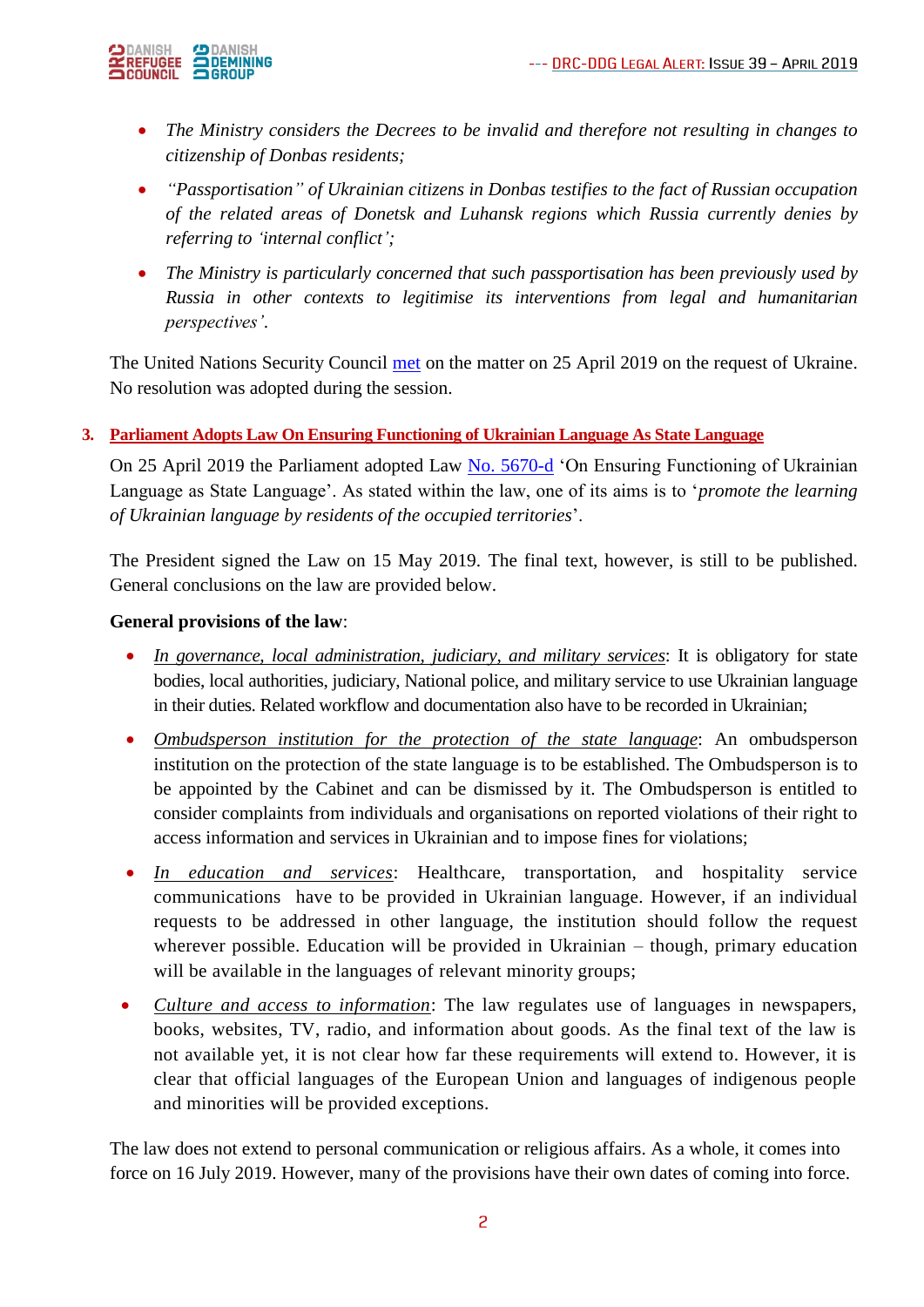# ODANISH ODANISH<br>Experience Odemining<br>Ocouncil Ogroup

## **4. Parliament Removes Obstacle to Direct Donor Funding to Mine Action Operators**

**Background**: In December 2018 the Parliament adopted the Mine Action Law.**<sup>3</sup>** One of the major concerns raised about the law was related to the requirement of the allocation of all financial resources to a special state fund. This provision was viewed as an obstacle to direct donor funding to mine action operators and could have resulted in the cessation of humanitarian mine action in Ukraine.

**Amendment to the law:** On 25 April 2019 the Parliament adopted Draft law [No. 10180](http://w1.c1.rada.gov.ua/pls/zweb2/webproc4_1?pf3511=65719) amending the Mine Action Law to remove this obstacle. The President has already signed the law.

## *On obtaining approval for use of funds:*

- Mine action operators still have to obtain approval from relevant government authorities on the purpose for which the funds will be used;
- Procedure for obtaining approval is yet to be adopted by the Cabinet. The procedure is not expected until the government completes legal and organisational frameworks for the specialised mine action authorities introduced by the Mine Action law;
- However, on 12 April 2019 the Ministry for Temporary Occupied Territories and IDPs requested humanitarian mine action actors to continue to follow existing procedures until the new institutional frameworks are introduced.

## **5. Cabinet Provides Rules For Marking Hazardous Areas And Procedures For Transferring Responsibility for Maintenance of Marking**

**Background**: The Mine Action law of January 2019 did not sufficiently regulate the issue of responsibility for marking of hazardous areas and maintenance of marking. It also did not contain any provision as to who would certify whether cleared land should indeed be considered as hazard free. Humanitarian demining operators were in an onerous situation in the absence of such regulations. Following the initial physical marking of surveyed hazardous areas by operators, there was no mechanism for transferring responsibility to the local authorities for the maintenance of such marking.

**Reported Issue**: On 17 April 2019 the Cabinet adopted Resolution [No. 372.](https://zakon.rada.gov.ua/laws/show/372-2019-п) The resolution provides the procedure for transferring responsibility for maintenance of marking an identified hazardous area. It also provides unified rules for the marking of hazardous areas. Information on the marking system for hazardous areas will now be included in national and local mine risk education programmes.

## **Procedure for transfer of responsibility for maintenance of marking**:

- Installation of permanent marking of the dangerous area by non-military mine action operator;
- Approach local state administration or local council to initiate the transfer;

<sup>-</sup><sup>3</sup> For more information please see DRC-DDG [Special Legal Alert](https://reliefweb.int/report/ukraine/ukraine-drc-ddg-legal-alert-special-mine-action-law-issue-35-january-2019-enruuk) Issue on Mine Action Law.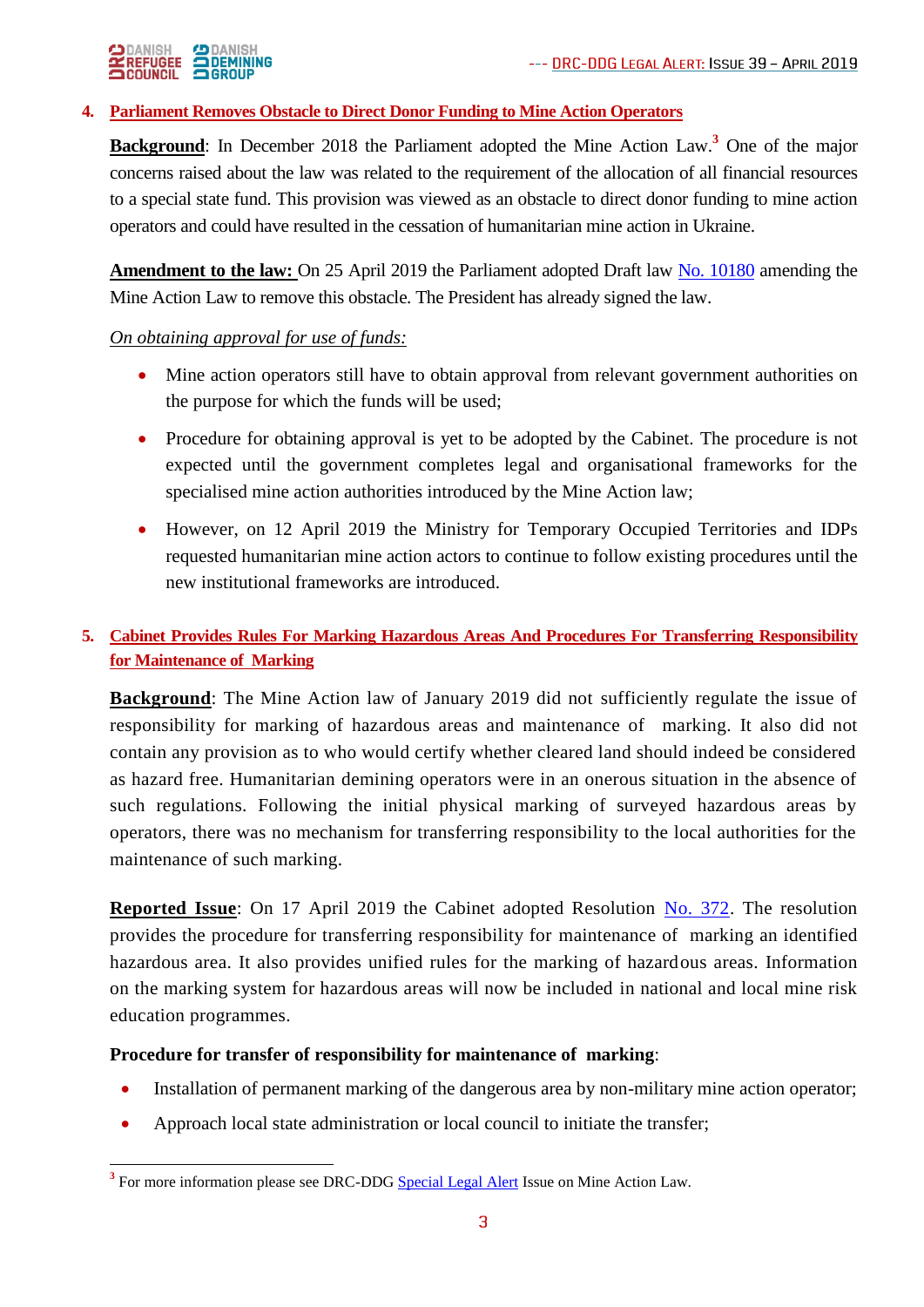

 Signing of an act of transfer of responsibility to state administration of local council (standard form is provided within the Resolution).

The Cabinet Resolution does not address the concern relating to the transfer of responsibility of cleared land.

## **6. President Signs Action Plan On Strategic Course of Ukraine Towards Joining European Union and NATO**

In February 2019 the Constitution of Ukraine was amended to assign certain roles to the President, the Parliament and the Cabinet for ensuring Ukraine's direction towards joining the European Union and NATO.**<sup>4</sup>**

On 20 April 2019 the President signed Decree [No. 155/2019](https://www.president.gov.ua/documents/1552019-26586) which adopts an Action Plan on the strategic course of Ukraine towards joining the European Union and NATO. The Action plan includes 31 action points directed to the Cabinet of Ministers (mainly) and the National Security and Defence Council. Most action points have particular deadlines while the others are marked as 'permanent'.

Among others, the Action Plan includes the following (quoting):

- *Point 19 – Jointly, with the EU, examine opportunities for cooperation in fighting disinformation (to be completed by December 2019);*
- *Point 22 – Ensure cooperation with NATO on monitoring of situation in the Azov and Black seas and responding jointly in case of 'Russian aggression' (permanent);*
- *Point 23 – Ensure preparation of a draft application to the North Atlantic Council and Secretary General of the NATO for inclusion of Ukraine to NATO Membership Action Plan (December 2019)*.

#### **7. New Decree Enables Police to Issue Restraining Order in Domestic Violence Cases**

On 19 April 2019 a joint Decree [No. 369/180](https://zakon.rada.gov.ua/laws/show/z0333-19/conv) adopted by the Ministry of Social Protection and the Ministry of Interior came into force. The Joint Decree provided regulation to enable the national police to issue restraining orders in domestic violence cases. Provisions on the restraining orders introduced previously in December 2017 under Law [No. 2229](https://zakon.rada.gov.ua/laws/show/2229-19) required adoption of an implementation procedure. Now, the procedure is in place.

An urgent restraining order can be issued for up to 10 days**<sup>5</sup>** and can include the following:

- a) *Vacation order***:** requires the perpetrator to vacate the victim's household. Refusal to comply with the order can be met by use of force by the police;
- b) *Stay away order***:** prohibits the perpetrator from entering and/or staying at a place where the victim is located;
- c) *No contact order***:** prohibits the perpetrator from attempting to contact the victim.

**<sup>4</sup>**<br>**4** For more information on that please see DRC-DDG <u>Legal Alert</u> February 2019 Issue 37, Section 4.

<sup>&</sup>lt;sup>5</sup> Restraining orders can be issued for longer periods but exclusively through the court proceedings.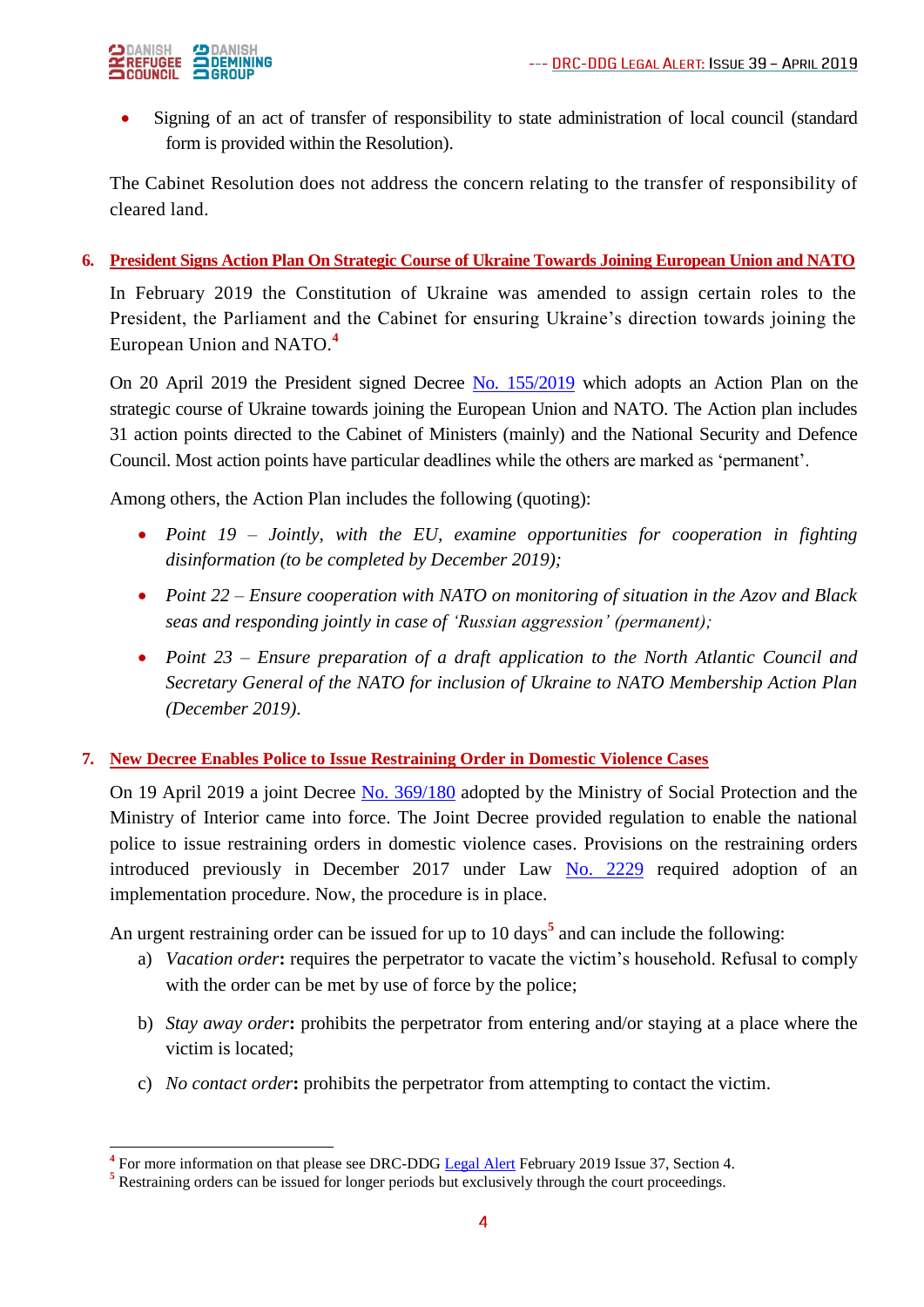

-

Procedure to be followed by the police:

- Interview victim or his/her representative and asses the case;
- Fill the standard assessment form annexed to the Decree;
- Mandatorily issue restraining orders if the assessment form reveals the risk level to be high;
- Use his/her own discretion to issue restraining order if the assessment form does NOT reveal the risk level to be high.

#### **8. Electronic Prescription and More Pharmacy Choices Under the 'Affordable Medicines' Programme**

**Background**: The Healthcare Reform introduced by the Cabinet in November 2016 has several components, some of which were rolled out in previous years. One of the components is the 'Affordable medicines' programme. Under the programme, some medicines are to be provided free of charge or at a subsidized rate. These medicines can be received based on a prescription issued by a doctor.

**Reported issue**: Starting from 1 April 2019, the following rules for affordable medicine shall apply:

- Individuals can obtain medicines under the programme from any pharmacy which has a sign 'Affordable medicines' (*'Dostupni liky' – in Ukrainian*) on it regardless of the location of the doctor and residence of the individual;
- Only electronic prescriptions will be acceptable. This is meant to prevent forging, damage, or loss of prescriptions. At the same time, it can be printed upon the individual's request so it will not constitute additional protection concern for elderly people and others who might face difficulties with using the electronic copy.

Prior to the Reform, official policy of the state was to provide free healthcare for all. The policy led to widespread refusal of healthcare coverage and corruption due to shortage of resources.

## **9. The Cabinet Adopts Policy On Payment For Obligatory Service Under Martial Law**

On 10 April 2019 the Cabinet adopted Resolution [No. 312.](https://zakon.rada.gov.ua/laws/show/312-2019-п) The Resolution defines minimal compensation standards for obligatory public services under a martial law legal regime:

- *For staff of enterprises* which continue to function under the martial law equal to average salary at the enterprise;
- *For other individuals* minimum salary level valid at the period of the martial law.

Obligatory public service can be imposed under the Martial Law but is not automatic. In November-December 2018 – the only time when the martial law was imposed in Ukraine<sup>6</sup> - no obligatory public service was introduced.

<sup>&</sup>lt;sup>6</sup> For more information, please see DRC-DDG [Special Legal Alert](https://www.humanitarianresponse.info/en/operations/ukraine/document/drc-legal-alert-issue-declaration-martial-law-ukraine) Issue on Martial Law in Ukraine.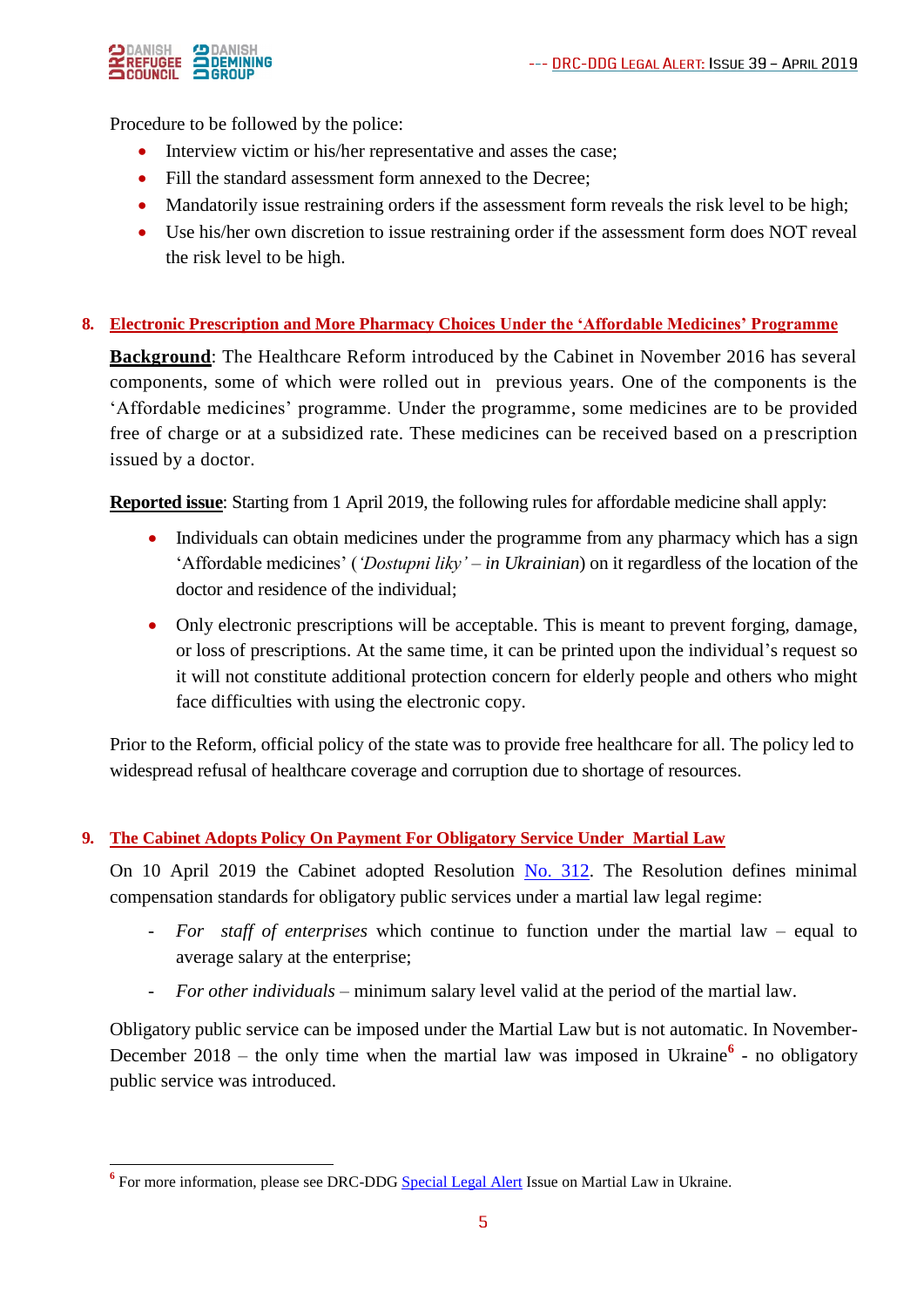

1

## **10. Supreme Court Directs Pension Fund To Consider Documents Issued By NGCA De-Facto Authorities to Protect Pensioner's Rights**

**Background**: Law [No. 2268](https://zakon.rada.gov.ua/laws/show/2268-19/print) which defines Ukraine's policy in Donetsk and Luhansk regions reaffirms the government's existing position that any document issued by the de facto authorities in Donetsk and Luhansk regions is illegal and does not result in any legal consequences except for documents testifying facts of birth or death within the NGCA. A similar provision of Law  $\overline{No}$ . 1207 concerning Crimea affirms invalidity of documents issued by the Russian administration in Crimea.

**Reported Issue**: In April 2019 the Supreme Court published its decision in a case between an individual and the pension fund where a related matter was brought up. The case considered whether documents issued by the so-called 'DPR' are valid to be referred to as proof of work experience when applying for pension. Prior to the Supreme Court decision, both the first instance court and the appeal court supported the plaintiff and required the pension fund to consider documents issued by the 'DPR'.

The Supreme Court upheld the decision of the first instance and the court of appeal. In its decision, the Supreme Court referred to the ECHR**<sup>7</sup>** jurisprudence stating, among others, the following:

- *"documents, issued by the occupying power, have to be recognized if otherwise it leads to a critical violation or limitation of an individuals' rights;*
- *the obligation to disregard acts of de facto entities is far from absolute;*
- *life goes on in the territory concerned for its inhabitants. That life must be made tolerable and be protected; in the very interests of the inhabitants, the acts of these authorities cannot be simply ignored;*
- *to hold otherwise would amount to stripping the inhabitants of the territory of all their rights … which would amount to depriving them even of the minimum standard of rights to which they are entitled*;
- *in exceptional circumstances, recognition of documents issued by the occupying power when done in a limited context of protection of rights of people residing within the occupied territories brings no recognition to the occupying power".*

## **11. Ukraine Submits Claim Against Russia to the International Tribunal for the Law of the Sea Regarding Seizure of Ukrainian Navy Ships in November 2018**

On 1 April 2019 Ukraine brought a claim against Russia to the International Tribunal for the Law of the Sea (the tribunal). The claim concerned seizure of three Ukrainian navy ships and its crew by Russian coastguards in November 2018 resulting in proclamation of Martial Law in Ukraine.**<sup>8</sup>**

On 16 April 2019 Ukraine requested provisional measures from the tribunal against Russia in this case. The measures sought by Ukraine include the release of seized naval vessels and the crew and suspension of related criminal proceedings by Russia.

**<sup>7</sup>** ECHR – European Court of Human Rights. Hereby the Supreme Court refers to the cases of [Loizidou v. Turkey,](https://www.google.com.ua/url?sa=t&rct=j&q=&esrc=s&source=web&cd=2&ved=2ahUKEwiGx4yQhqLiAhXPtYsKHQEcB5kQFjABegQIBBAC&url=http%3A%2F%2Fhudoc.echr.coe.int%2Fapp%2Fconversion%2Fpdf%2F%3Flibrary%3DECHR%26id%3D001-58007%26filename%3D001-58007.pdf&usg=AOvVaw0MY54NRfxB0ggkaK1BreGa)  [Cyprus v. Turkey,](https://hudoc.echr.coe.int/eng#{"itemid":["001-144151"]}) and Mozer [v. the Republic of Moldova and Russia.](https://www.bailii.org/eu/cases/ECHR/2016/213.html)

<sup>&</sup>lt;sup>8</sup> For more information, please see DRC-DDG [Special Legal Alert](https://www.humanitarianresponse.info/en/operations/ukraine/document/drc-legal-alert-issue-declaration-martial-law-ukraine) Issue on Martial Law in Ukraine.